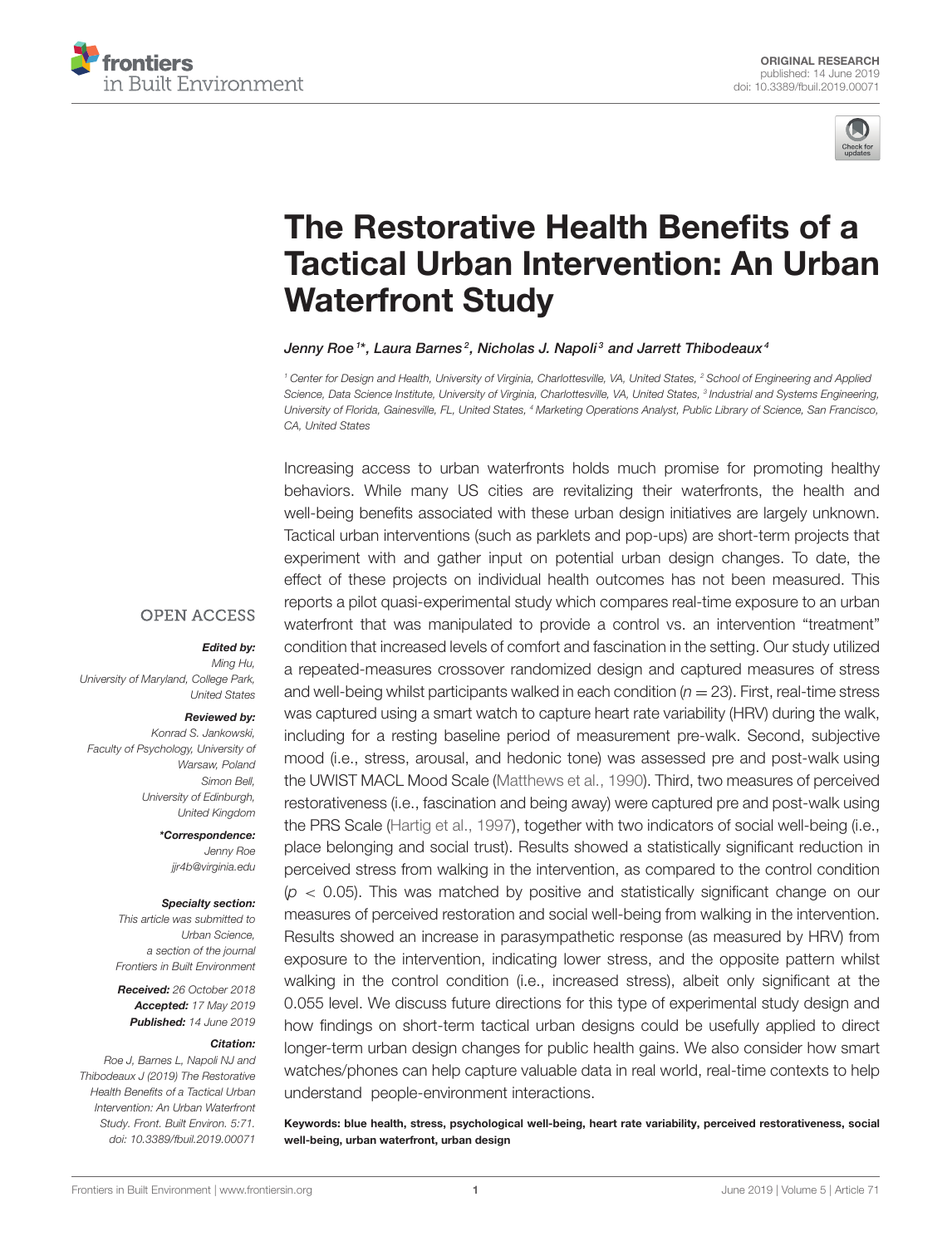# INTRODUCTION

This paper focuses on the restorative health outcomes of walking in an urban waterfront location. It builds on a small but growing body of research (mostly from Europe) showing the health benefits of exposure to our coasts, rivers and canals—defined as "blue health" in the literature [\(Gascon et al., 2017\)](#page-9-2). We define "blue" as any environment which fosters interactions with water—in the context of this study, walking along an urban waterfront in West Palm Beach, Florida. Our study focuses on psychological restoration and the ability of a waterfront setting to promote recovery of psychological and physiological resources in the general population.

Understanding how blue environments promote health benefits requires an understanding of wider theoretical perspectives that describe how contact with nature supports our well-being. It's believed that there are four main pathways by which nature contact (including blue environments) may support health [\(Hartig et al., 2014\)](#page-9-3), which we subsequently refer to as the nature-health model. Two of the pathways are direct (i.e., the nature environment has a direct impact on our health without us consciously being aware of it); in the case of blue environments, one direct pathway is air temperature regulation, for example, water bodies help cool air and mitigate urban heat island effects. A second direct pathway is stress regulation and the impact of nature environments on our physiological reactions to stress [\(Ulrich et al., 1991\)](#page-9-4). Our stress response is regulated by the Autonomic Nervous System (ANS), a part of our nervous system over which we have little voluntary control. The ANS plays an important role in modulating responses to stress [\(Park et al., 2010\)](#page-9-5). The ANS has two interrelated biologic systems; the sympathetic system (that activates our fight or flight response) and the parasympathetic system (that slows down the stress response and induces calm). These two systems work together to produces allostasis, our bodies ability to maintain stability through change. There is evidence to suggest that parasympathetic activity is higher from contact with nature and accounts for the stress regulatory benefits of green—and potentially blue—environments [\(Egorov et al., 2017\)](#page-9-6). The other two pathways in the nature-health model are physical activity and social contact i.e., we tend to be more active in natural environments, and we are more likely to meet people there, either on an impromptu basis or for organized activities. In these latter two scenarios, there has to be direct interaction with the natural environment i.e., we consciously choose to engage and/or enter that setting [\(Hartig et al., 2014\)](#page-9-3).

In addition to the stress regulation theory (SRT) outlined above, another complementary but distinctive theory posits that our response to the blue environment is primarily a cognitive one, and that the soft stimuli of water—the patterns and light falling on it as it flows—promote our involuntary attention and recovery from cognitive fatigue. Called Attention Restoration Theory (ART) [\(Kaplan and Kaplan, 1989\)](#page-9-7), it argues that "fascination" in the natural environment–in this context, the curiosity and wonder that water sparks–is a critical environmental cue in the process of psychological restoration. In addition to fascination, natural settings are believed to promote restoration, owing to their ability to promote a sense of being away (psychological and/or geographical distance from routines that impose demands on directed attention), extent (a setting "rich enough and coherent enough so that it constitutes a whole other world" with sufficient scope to engage the mind [\(Kaplan,](#page-9-8) [1995,](#page-9-8) p. 173) and compatibility (a good fit between an individual's purposes or inclinations and the kinds of activities, supported, encouraged or demanded by the setting). Whilst settings other than nature can promote restoration, ART proposes that natural settings have a greater proportion of these four qualities than urban environments.

There is some evidence to suggest that water is a powerful restorative environment. The evidence has recently been brought together in a systematic review [\(Gascon et al., 2017\)](#page-9-2) which found limited evidence showing the benefits of blue environments mostly coastal settings–to physical health and mental well-being. In their review, [Gascon et al. \(2017\)](#page-9-2) identified only 3 studies that explored mood outcomes (including increased happiness) from contact with blue space, across a range of ages and settings. Using a smart phone app, British adults reported being happier in marine and coastal areas, as well as freshwater, wetlands and flood plains, as compared to being in any other type of urban or rural setting [\(MacKerron and Mourato, 2013\)](#page-9-9). In Canadian children (aged 11–16), increasing exposure to water bodies (ocean, lakes, rivers, streams) was associated with better emotional well-being [\(Huynh et al., 2013\)](#page-9-10). In Spanish children (aged 7–10 years) time spent on the beach (7–10 years) was associated with reduced emotional problems and greater prosocial behavior, as reported by their parents [\(Amoly et al., 2014\)](#page-8-0). One further study showed that increased exposure to coastal areas is associated with better mental well-being (as measured by GHQ which captures minor psychiatric problems) [\(Alcock et al.,](#page-8-1) [2015\)](#page-8-1). Whilst the findings are encouraging, there is a paucity of evidence in relation to mental well-being outcomes, with need for improved experimental design and better outcome measures. Important predictors of psychological well-being—including the perceived restorativeness of the setting—have not been captured in many studies, and there is a paucity of evidence exploring social health outcomes, which are posited to be an indirect health benefit from contact with nature settings [\(Hartig et al., 2014\)](#page-9-3).

There are limited studies showing how nature settings impact physiological stress in real-time in real-world outdoor settings (as opposed to the laboratory where the bulk of this research has been carried out) and inevitably, this works grows in small sample sizes. This evidence has been systematically reviewed by Kondo et al. [\(2018\)](#page-9-11), indicating that health sensors capturing heart rate, blood pressure in parallel with self-report measures currently offer the most convincing evidence that spending time outdoors, particularly in settings with green space, may assist with stress regulation. Of 42 studies that met the review criteria, HRV was found to be one of the most consistent and reliable measures (17 studies identified).

Heart rate variability (HRV) is the variation in the time intervals between heartbeats and has typically been used as an indicator of autonomic nervous system (ANS) control/functioning. A higher HRV suggests an increased adaptability of the ANS and is associated with better health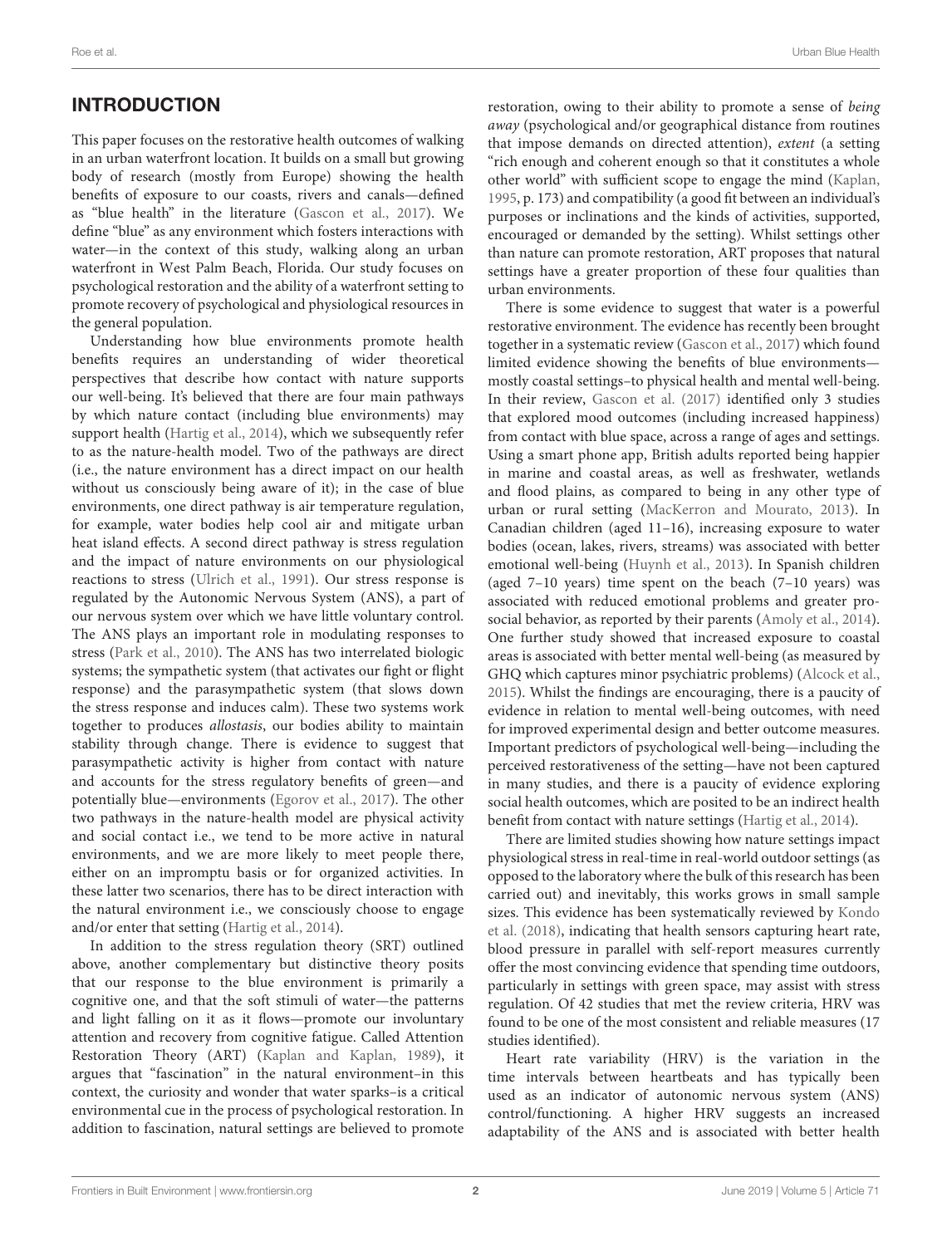[\(Brown et al., 2013\)](#page-9-12). HRV is measured using a range of outcomes including low frequency/high frequency (LF/HF) ratio, interbeat interval (IBI), R-R interval [\(Gidlow et al., 2016;](#page-9-13) Gladwell et al., [2016\)](#page-9-14), room mean squared of successive differences (rMSSD), standard deviation of normal-to-normal-intervals (SDNN). Thirteen studies have captured HRV continuously during exposure to nature settings using (mostly) portable ECG monitors (see [Kondo et al., 2018\)](#page-9-11). Whilst previous research has shown that exposure to nature increases HRV [\(Park et al., 2007,](#page-9-15) [2010;](#page-9-5) [Gladwell et al., 2016\)](#page-9-14) to date, no study, as far as we know, has shown real-time stress outcomes, as measured by HRV, from exposure to a blue environment.

Building on the above evidence, we hypothesized that exposure to a stretch of urban waterfront promenade (by walking) would have a beneficial effect to psychological and physiological restoration, but that the rate of restoration would be greater in an intervention condition—designed to improve engagement and comfort levels—as compared to the same site with no design intervention (the control in our experiment). Hereon, intervention condition refers to stretch of waterfront receiving a design intervention vs. a control condition, referring to the same stretch of urban waterfront with no design intervention in place.

- Hypothesis 1: Psychological restoration—as measured by the University of Wales Institute of Science and Technology Mood Adjective Checklist (UWIST MACL), the Perceived Restorativeness Scale (PRS) and social well-being attributes will increase at a greater rate from walking in the intervention condition as compared to the control condition.
- Hypothesis 2: physiological restoration—as measured by HRV (and an increase in entropy/ increase in parasympathetic response)—will increase to a greater degree in the intervention condition as compared to the control condition.

# METHODS

# Study Design

### **Recruitment**

All participants were self-selected to the walk. A total of 23 participants took part, aged between 25 and 45. Recruitment was carried out by Street Plans Collaborative using their participant recruitment pool and snowball sampling methods. Information was distributed to interested recruits via e-mail with sign up via an associated web. We aimed to recruit a racially diverse sample representative of the West Palm Beach population and equal numbers of men and women. Signed consent was a condition of taking part and required prior to the start of the experiment. Ethical approval for the study was provided by University of Virginia's Social and Behavioral Sciences Institutional Review Board (SBS IRB).

### The Environmental Exposure Settings

The West Palm Beach, FL. waterfront promenade was selected for the study, as part of a wider revisioning urban design project for the downtown district of the city. The site for the experiment was located on the waterfront promenade, directly east of the intersection of Flagler Drive and Datura Street. This site was chosen based on the following criteria: it offered sufficient space and scope for a design intervention that would not impede pedestrian, bicycle, or visitor Segway tours; it offered a distillation of the waterfront's main challenges that included lack of shade, comfortable places to sit, and any compelling reasons to linger and engage with the setting; it was in close proximity to the visitor center where pre and post-survey data could be gathered, alongside the participant consent process. This was a single site study designed as described below to provide a control vs. intervention condition (illustrated in **[Figure 1](#page-3-0)** below).

The intervention condition was a low-cost, temporary change to the waterfront intended to improve the quality, comfort and enjoyment of the place, and drawing on methods from tactical urbanism. In this case, the intervention was designed to boost psychological restoration by increasing two attributes associated with this process i.e., fascination and being away. The design intervention for the West Palm Beach waterfront promenade included a series of "fascination frames" that connected participants with the aesthetic and cultural history of the water, and took them away from the everyday context (promoting a sense of being away), together with moveable chairs and tables, planters, and shade and screen planting (bamboo) to the adjacent roadway to increase comfort levels and reduce noise pollution (see **[Figure 1](#page-3-0)** below which also shows the control condition). The installation of the intervention was carried out by Street Plans Collaborative, a leading US urban planning and design practice helping enhance long-term place making efforts using short-term tactical interventions to establish best practice and outcomes.

### Experimental Design

We employed a crossover repeated measurements design (i.e., the participants cross over from one exposure condition to another), randomly assigning our participants to one of two groups. Each subject experienced both the intervention and control condition. To eliminate order effects (i.e., the varying psychological effect created by the order in which people experience a change of setting) we conducted two "pairs" of walks over 3 consecutive days in Spring 2017. Group A were exposed to the control condition on Day 1, and to the intervention condition on Day 2 at exactly the same time of day (afternoon). The intervention was put in place early in the morning on Day 2. Group B were exposed to the intervention on Day 2 (morning) and to the control on Day 3 (morning). The intervention was removed post-testing on Day 2. See **[Figure 2](#page-3-1)** below.

Climatic conditions were similar over the 3 days of the experiment; the site experienced no rain and the temperature was relatively consistent at 73 degrees Fahrenheit with sunny conditions during the period of the experimental exposure.

#### Outcome Measures Psychological Measures

# **Subjective mood**

Mood was measured using a shortened version of the University of Wales Institute of Science and Technology (UWIST) Mood Adjective Checklist (MACL) [\(Matthews et al., 1990;](#page-9-0) Schultheiss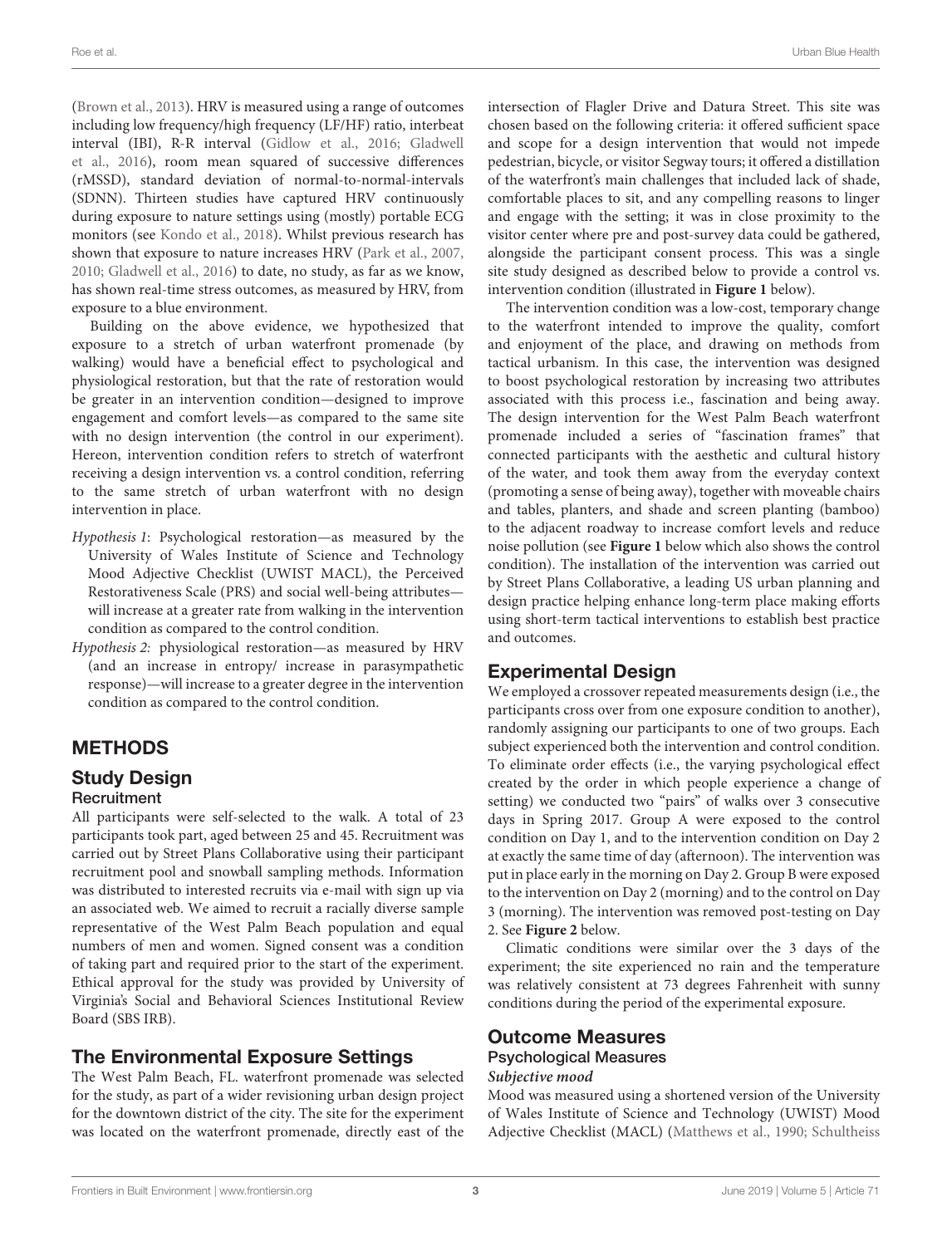

<span id="page-3-0"></span>

<span id="page-3-1"></span>and Brunstein, [1999\)](#page-9-16) to measure participants' hedonic tone, energy and stress (tense arousal). Hedonic tone measures a person's affective state (i.e., degree of happiness and sadness). The UWIST MACL has a total of 12 question, 4 questions for each of the three moods; subjects respond to a 4-point Likert scale for each question (ranging from "definitely," "slightly," "not much," "definitely not").

### **Perceived restorativeness scale**

Two items from the Perceived Restorativeness Scale (Hartig et al., [1997\)](#page-9-1) measuring the core components of psychological restoration, "being away" and "fascination" i.e., the level of interest in the setting, ranked on a 5-point Likert scale, (5) indicating a high restorative value to (1) a low restorative value. These two items have been identified [\(Gonzalez et al.,](#page-9-17)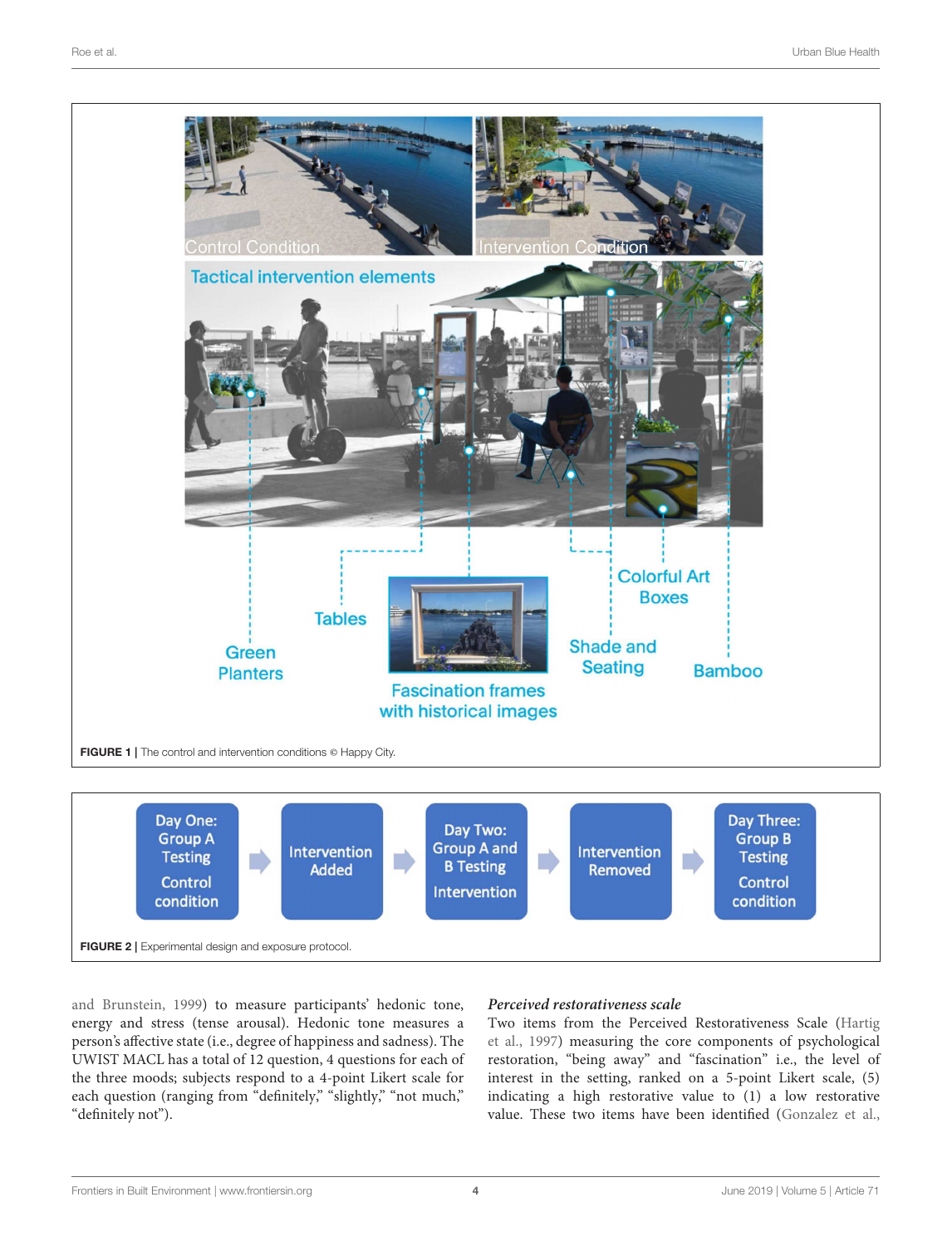[2010\)](#page-9-17) as being most robust for intervention analysis of this kind.

#### **Social well-being**

Social well-being is measured using two items validated in restorative environment research, one measuring social trust ("if you lost a wallet with \$100 in it, how likely are you to have it returned"), the other measuring perceived place belonging ("how strongly do you feel you belong to this place"), both ranked on a 5-point Likert scale, with a higher value indicating a greater perception of social trust and place belonging.

#### Physiological Measures

#### **Heart rate variability (HRV)**

Physiological data was collected using the Microsoft Band 2 (Microsoft, 2016). The Sensus app [\(Xiong et al., 2016\)](#page-9-18) collects the heart rate, galvanic skin response (GSR), skin temperature, and activity data from the band in real-time. This device has been used in previous research measuring physiological responses (e.g., [Lopez-Samaniego and Garcia-Zapirain, 2016\)](#page-9-19). From the Microsoft Band we computed a permutation entropy based on heart rate variability using the R-R intervals from the band (see section Data analyses below).

### Data Analyses

Data analyses for the pre and post-psychological well-being data was carried out using SPSS (version 22) using Analysis of Variance (ANOVA) factoring walk (pre and post) and setting (control vs. intervention). Analyses was carried out on the change data i.e., the pre minus post-scores for the control and intervention conditions. Differences between environmental exposure outcomes for four further subjective variables (Being Away (PRS), Fascination (PRS), Belonging and Social Trust) was tested using the paired Wilcoxon Test, a test of difference for paired/matched samples.

Data analyses for the physiological data was carried out using MATLAB (version 2017B). We examined the R-R interval data using permutation entropy (methods of observable heart rate dynamics, where  $m = 3$ ,  $m = 4$  and order of the permutation were defined in the permutation measurement) which requires a minimum of ∼100 samples for an accurate calculation. Although the device did at times produce values which were extreme, the direction (an increase or decrease of R-R measurements) can mostly likely be considered to be correct. Permutation entropy examines the complexity of the time series using the rank order of the sequence. Thus, this measurement captures directional changes in the heart rate dynamics, rather than the overall magnitude. This is a more ideal entropy measurement since the data is very noisy/corrupted. Other methods which measure magnitude of time such as sample entropy and even standard deviation were deemed to be not as appropriate since they will be more sensitive to the corruptive signal and have a higher potential to propagate false findings [\(Napoli et al., 2018\)](#page-9-20).

### HRV Time Segments

The windowing of the time series was constrained by the tradeoff of requiring a minimum of 100 samples (∼2 min of data) and the minimal time it took the cohort of subjects to complete their route/walk (∼4–5 min). Thus, as we increased the window size and overall segmented windows, subjects that completed the route in shorter time did not generate enough data. Extending the window size would cause us to drop additional subjects out of the study and reduce the statically power of the nonparametric means test. Therefore, the entropy calculation was processed with two different windowing schemes to better depict the physiological implications of the imposed experiment as function time. The first windowing method simply utilizes the complete 200 time instances as a single window. This allows us to apply a more stringent permutation entropy parameter of  $m = 4$ which increases the total amount of possible permutations for the similarity criteria. This more stringent parameter can be applied since the length of the sequence is larger. The second windowing method is where two windowed time segments were applied to the walking and rest phases of the study. This created two 100 time instances in each window which we relaxed the constraint to the minimal permutation length of  $m = 3$ . This allowed us to maintain 21 subjects in the study, with only 2 subjects removed owing to insufficient data.

### HRV Subject Standardization

The subjects were given a rest and walk phase during the control day and intervention day of the study. Since each subject's autonomic activity may differ day to day, a standardization was imposed on the data to better normalize changes across the different days. This was achieved by combining the resting and intervention entropy measurement together for each subject and then z-scoring the data. This allowed the resting phase to be utilized as a baseline/reference during the standardization. Once standardized, we removed the resting data (our reference as to how that individual changed relative to baseline rest) to strictly evaluate the implications of the walking and intervention phase of the study. We ran a Wilcoxon rank sum test to examine the significance.

# RESULTS

### Descriptive Statistics **Demographics**

The majority of our participants were aged between 25 and 34 (44%); 48% were male and 52% were female; participants were predominantly White Caucasian (61%) with high socioeconomic status (i.e., in paid work, living comfortably on current income, and having attended higher education). See **[Table 1](#page-5-0)** below.

### Subjective Well-Being Measures

We did not find evidence of order effects (i.e., exposure to Control>Intervention vs. Intervention > Control) on either the subjective mood scale (UWIST MACL), perceived restorativeness (PRS) or social well-being variables. However, we did find statistically different baseline scores for subjective well-being between the Intervention and Control conditions; therefore, the statistical tests for subjective well-being are carried out on the "change data" i.e., the rate of change on a scale over time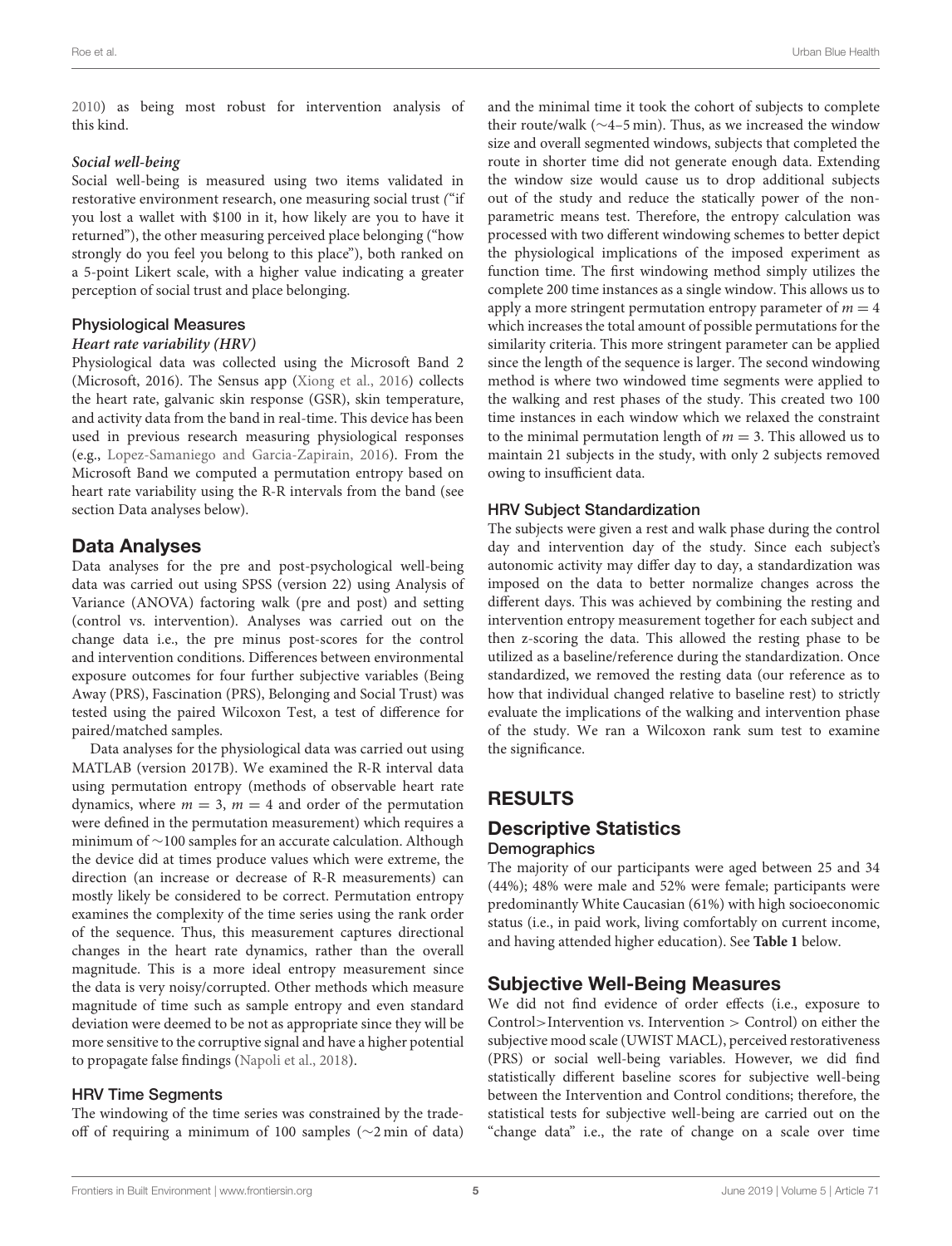<span id="page-5-0"></span>

|  | <b>TABLE 1</b> Characteristics of the study population, $n = 23$ . |  |  |  |  |
|--|--------------------------------------------------------------------|--|--|--|--|
|--|--------------------------------------------------------------------|--|--|--|--|

|                                                                      | Total mean (SD)  | Percentage sample |
|----------------------------------------------------------------------|------------------|-------------------|
| Gender                                                               |                  |                   |
| Male                                                                 |                  | 47.8%             |
| Female                                                               |                  | 52.2%             |
| Age                                                                  |                  |                   |
| $16 - 34$                                                            |                  | 43.5%             |
| $35 - 44$                                                            |                  | 30.4%             |
| $45 - 54$                                                            |                  | 17.4%             |
| $55+$                                                                |                  | 8.6%              |
| <b>Work status</b>                                                   |                  |                   |
| In paid work                                                         |                  | 87%               |
| Not in work owing to<br>retirement, caring for<br>family, unemployed |                  | 13%               |
| <b>Ethnicity</b>                                                     |                  |                   |
| <b>White</b>                                                         |                  | 61%               |
| Hispanic, white                                                      |                  | 22%               |
| Hispanic, black                                                      |                  | 9%                |
| Black                                                                |                  | 9%                |
| Subjective income coping                                             |                  |                   |
| Living comfortably/<br>coping                                        |                  | 84%               |
| Finding it difficult/very<br>difficult                               |                  | 16%               |
| Length of time living<br>in n/hood                                   | 6.8 years (6.12) |                   |
| Frequency of visits to exposure setting                              |                  |                   |
| Several times/week                                                   |                  | 47.8%             |
| Several times/month                                                  |                  | 34.8%             |
| Several times/year                                                   |                  | 8.7%              |
| Not in past year                                                     |                  | 8.7%              |

(calculated as pre-walk score minus post-walk score) using data methods set out in [Roe and Aspinall \(2011\)](#page-9-21).

#### UWIST MACL

Results show positive change from exposure to the Intervention condition on Arousal, Hedonic Tone and Stress (**[Table 2](#page-6-0)** below). The ANOVA analysis shows this change was statistically significant for stress only. The intervention condition reduced perceived stress as compared to the control condition which increased stress (illustrated in **[Figure 3](#page-5-1)** below). The effect size is a measure of the magnitude, or size, of an effect (partial eta squared); it shows the scale of difference between the effect of the two settings on emotional wellness. According to Cohn's rules of thumb for interpreting effect sizes [\(Cohen, 1988\)](#page-9-22) the effect size on the stress variable is large  $(\leq 0.138)$  (**[Table 2](#page-6-0)**) but we err caution reading this result owing to the small sample.

In summary, we also found a statistically significant positive effect of walking in the intervention condition on perceived stress, plus a direction of change in arousal and hedonic tone that is aligned with Hypothesis 1 and where—with increased power—we may see significant change.



<span id="page-5-1"></span>FIGURE 3 | Differences in pre–post-change on the stress scale between intervention and control condition. Note: a bar above zero denotes positive change in stress, a bar below zero denotes negative change in stress. The vertical lines in the figure indicate 2 standard errors about the mean (95% confidence intervals) and give an approximate measure of significance for those lines which do not cross the horizontal zero line.

### Perceived Restorativeness (PRS)

Perceptions of the restorative attributes of "being away" and "fascination" increased in the intervention walk as compared to the control, and the difference was statistically significant. See **[Table 3](#page-6-1)** below.

#### Social Well-Being

Social well-being was measured by two variables capturing place belonging and perceived trust in place (i.e., likelihood of having your wallet returned if lost). Subjective social well-being increased from exposure to the intervention condition, as compared to control, and the difference was statistically significant.

# Physiological Indicators (HR and HRV)  $(n = 21)$

**[Figure 4](#page-6-2)** below shows the change in the difference in the timing of the R-R Intervals using permutation entropy for the Control vs. Intervention. In order to standardize the data for analyses and compare subjects across the same time window, two subjects were removed since they completed their walk at a faster pace. Walking in the Intervention condition was associated with an increase in entropy (indicative of an increase in the parasympathetic response and lower stress); walking in the Control condition was associated with a decrease in entropy, indicating a decrease in parasympathetic response (higher stress). This difference between the control and intervention was not statistically significant ( $p > 0.05$ ), but the trend is in the right direction of our hypothesis and of marginal significance. The trend demonstrates that the Intervention may be associated with an increase in heart rate dynamics (increase in entropy/ increase in parasympathetic response) as compared to the Control.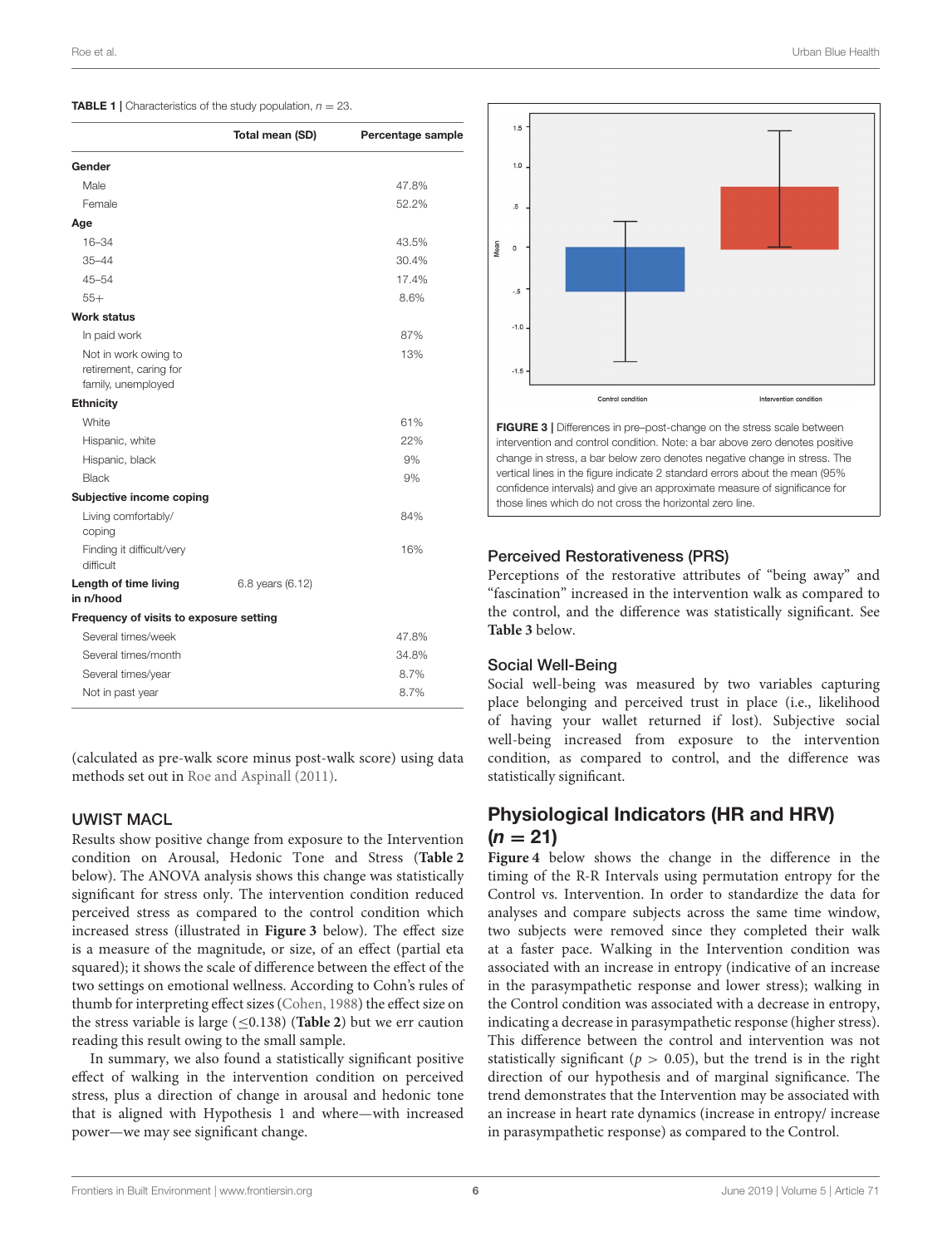<span id="page-6-0"></span>**TABLE 2** | Change in subjective well-being to environmental exposure setting,  $n = 23$ .

| Mood variable | Control            |                           | Intervention       |                            | <b>Repeated measures ANOVA result</b><br>for changes in mood between setting |  |
|---------------|--------------------|---------------------------|--------------------|----------------------------|------------------------------------------------------------------------------|--|
|               | Pre-walk (mean/SD) | Change pre-post (mean/SD) | Pre-walk (Mean/SD) | Change pre- post (mean/SD) | F, df, partial eta squared, p- value                                         |  |
| Arousal       | 11.52(2.11)        | 0.13(1.84)                | 12.22 (2.81)       | $-0.83(2.04)$              | 2.77, 22, 0.11, 0.10                                                         |  |
| Hedonic tone  | 14.13 (1.79)       | 0.00(1.76)                | 14.52 (1.28)       | $-0.78(1.17)$              | 2.87, 22, 0.12, 0.10                                                         |  |
| <b>Stress</b> | 6.22(2.39)         | $-0.52(2.06)$             | 6.52(2.33)         | 0.74(1.71)                 | 5.90, 22, 0.21, 0.02*                                                        |  |

*Change data denotes a change from pre-walk to the post-walk mean; a negative value for arousal and hedonic tone indicates positive change pre-post-walk; a positive value for stress denotes a positive change pre-post-walk.* \**Statistically significant result at p* < *0.05.*

<span id="page-6-1"></span>TABLE 3 | Changes in Perceived Restorativeness (PRS) and social well-being to environmental exposure setting, *n* = 23.

| <b>Control Mean (SD)</b> | Intervention: Mean (SD) | Significant difference between exposure<br>settings (paired Wilcoxon Test) |
|--------------------------|-------------------------|----------------------------------------------------------------------------|
| 3.57(1.04)               | 4.43(0.59)              | p < 0.001                                                                  |
| 3.91(0.95)               | 4.61(0.58)              | p < 0.01                                                                   |
| 3.83(1.23)               | 4.74(0.67)              | p < 0.05                                                                   |
| 2.17(0.83)               | 3.00(1.09)              | p < 0.01                                                                   |
|                          |                         |                                                                            |

*A higher mean score indicates a positive change.*



<span id="page-6-2"></span>Result pertaining to **[Figure 4](#page-6-2)** using 200 time Samples to calculate permutation entropy: [T-Test P-Values at  $p = 0.055$ (Rank Sum  $P$ -Values ( $p = 0.0527$ )].

Result pertaining to **[Figure 5](#page-6-3)** using 100 Samples to Calculate Permutation Entropy: [T-Test P-Values ( $p = 0.4531$ ,  $p = 0.0583$ ) (Rank Sum *P*-Values ( $p = 0.6507$ ,  $p = 0.0871$ ).

### **DISCUSSION**

We had two hypotheses in relation to psychological and physiological changes from exposure to an urban waterfront with



<span id="page-6-3"></span>a tactical design intervention vs. without. Firstly, with regards to Hypothesis 1, we anticipated psychological restoration—as measured by UWIST MACL, the perceived restorativeness scale (PRS) and social well-being (i.e., belonging and trust)—would increase at a greater rate from exposure to the intervention condition as compared to the control condition Our results support this hypothesis, with positive and statistically significant change on perceived stress, perceived restorativeness and perceived social well-being from exposure to the intervention condition as compared to the control condition. Findings in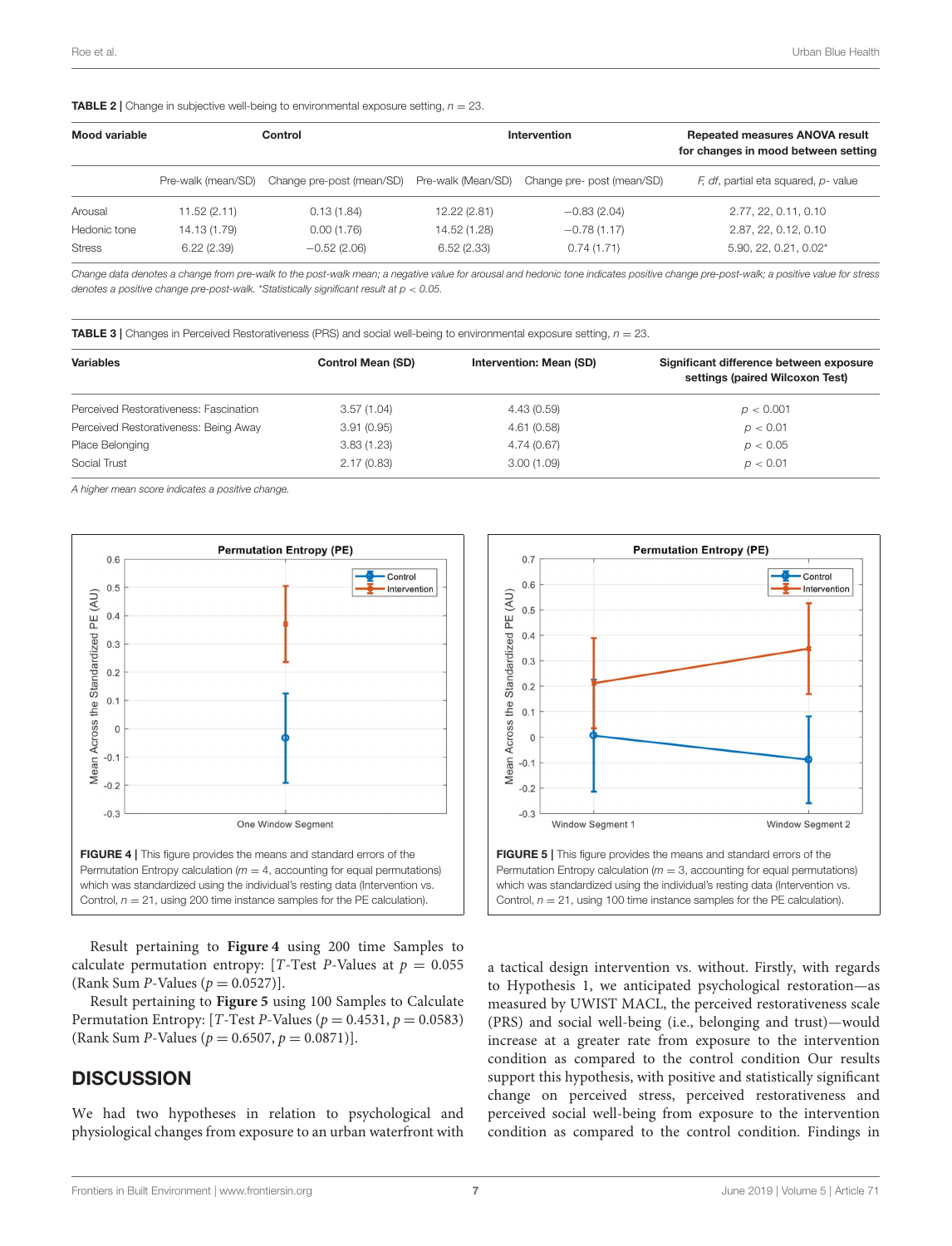arousal and hedonic tone were not statistically significant but in the anticipated direction (i.e., positive increases from exposure to the intervention setting). We did not anticipate that exposure to the control condition would increase levels of perceived stress (as illustrated in **[Figure 3](#page-5-1)**).

With regards to Hypothesis 2, we anticipated that physiological restoration—as measured by HRV (and an increase in entropy/increase in parasympathetic response)—will increase to a greater degree in the intervention condition as compared to the control condition. We are not able to reject our null hypothesis that the control and intervention demonstrate similar heart rate dynamics. However, these results still provide an interesting story demonstrated in **[Figures 4](#page-6-2)**, **[5](#page-6-3)** examining the heart rate dynamics over a function of time. In **[Figure 4](#page-6-2)**, we can see that during the intervention phase of the study the heart dynamics begin to highlight a stronger parasympathetic response over time when compared to the control condition. This insinuates the possibility that specific urban designs may influence these heart rate dynamics over time and have possible health benefits. We did not anticipate that walking in the control condition would be associated with a decrease in entropy, indicating a decrease in parasympathetic response (higher stress).

Results, therefore, for exposure to the control condition are surprising, and at odds with the literature showing access to water has a positive effect on psychological well-being (Gascon et al., [2017\)](#page-9-2). The control environment was not an unpleasant place; it was a safe, landscaped promenade featuring views of water, boats and palm trees. We anticipated it would promote well-being. But we believe that noise pollution from the nearby road, together with lack of shade and comfort were factors in aggravating participants stress and arousal responses in this setting. Informal interviews carried out with participants postexposure supports this view, with participants reporting that the intervention condition offered more opportunity for comfort, shade and seating. Qualitative data gathered post-walk also indicated that the intervention piqued fascination in the local history of the site.

Whilst carried out in a small sample, our study has implications for urban planning and public health. Of interest for urban designers is how the PRS variable of fascination was manipulated alongside an urban waterfront. This suggests that overly blank, underperforming spaces elsewhere in a city may be improved by offering more attributes that deliberately promote fascination and curiosity and improve comfort levels. Additions of flora, seating and shade, screening noise and inserting public art for instance, would all appear to offer opportunities for increasing comfort, engagement and well-being. Of interest to public health practitioners is the potential for urban waterfronts (and other urban water settings) to improve psychosocial wellbeing and stress regulation. The integration of water in public spaces has the potential to improve public health, health equities, and reduce social-economic inequalities by improving access and the quality of urban waterfronts.

In summary, our results are important in three respects. First, exposure to urban waterfronts are not uniformly restorative or necessarily good for well-being, as measured over the shortterm. Factors such as comfort, shade and noise likely play a role. Second, a low-cost tactical design intervention that deliberately improves comfort, shade and promotes the restorative attributes of "fascination" and "being away" can have a significant effect on psychological well-being. Third, tactical urban interventions have a positive role to play in showing—over the short-term—how public spaces can be modified to improve health and well-being, and offer an important evidence-based approach prior to large investment infrastructure change. Finally, as shown by our study, urban design strategies need not necessarily be costly or intricate; simple design interventions can boost well-being.

# **LIMITATIONS**

Our sample size had limitations resulting in low statistical power and we found non-significant (ns) results on three (out of eight) outcome measures. The practicality of carrying out studies using mobile health sensors in the real-world requires small sampling procedure (at least for pilot studies of this nature) and requires replication. In addition, there is likely to be a degree of selfselection bias in our study. Participants were self-selected from a recruitment pool, and the decision to participate in the study may reflect bias—and some familiarity—with the tactical urbanism methods of Street Plans Collaborative.

The study design imposed numerous limitations in which the cadence of each individual ultimately dictated the total amount of the data collected per individual—i.e., some individuals spent more time at the intervention than others. Based on our analysis approach, this caused us to drop subjects out of the study, not due to data quality but rather the inability to do an equivalent comparison across time intervals. This time/data limitation ultimately drove additional problems such as larger windowing paradigms, standardization of the data, and statistical power for the hypothesis tests. For example, if we additionally increase the length of time in the segments, we begin to drop subjects out of the analysis since the length of time is inconsistent amongst subjects, thus causing a lack of data for those with shorter time segments. Since we drop subjects out of analysis we then lose statistical power for the analysis. Thus, we are stuck with a difficult trade-off. If we choose to change the windowing parameters, there is not a consistent trend because of these trade-offs, which makes the sensitivity of the results vary as a function of these trade-offs. For future studies, the cadence of participants should be controlled to standardize study length. This will ensure minimally dropped participants and enable a better sensitivity analysis to evaluate trade-offs of windowing and heart rate complexity metrics.

In addition, there are a number of challenges in undertaking these kinds of real-world experiments. First, recruitment needs to allow for attrition during a crossover experiment carried out over 3 (or more) days. We recruited 30 participants but lost 7 participants over the course of the experiment. Secondly, whilst we were fortunate to have consistent weather conditions over 3 days (and deliberately conducted our experiment outside of identified severe weather periods in Florida) the risk of rain/wind is a threat to any quasi-experiment. Participant turn-out rates can be seriously affected when experiments are rescheduled. Researchers need to make provision for such eventualities, to build flexibility into their program planning to allow field work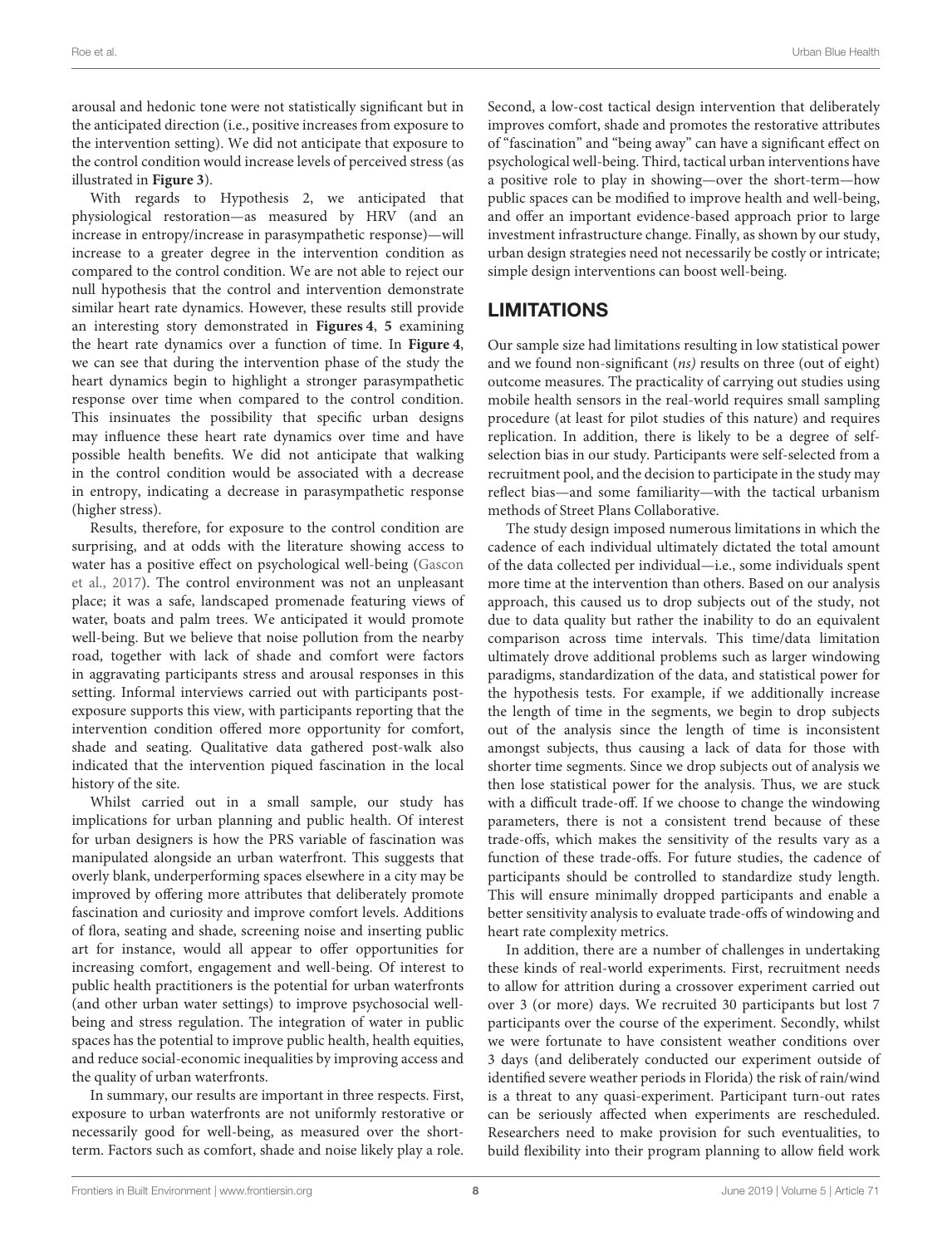to be extended and budget for increased recruitment efforts. All of these complexities can result in a reduction in the number of observations and this is a reality—and limitation—of this type of real-time data capture in the field. Measuring real-time physiological response of urban interventions in the wild is challenging because of both the limitations and cost of existing smart devices as well as the small study samples sizes. However, there are important lessons learned for future studies.

### RECOMMENDATIONS FOR FURTHER **STUDY**

While our experiment contains a small sample, it sets out an important protocol on which others can build. Whilst there is a need for replication to demonstrate consistency in findings, environmental interventions on mood have been shown in far more dramatic experimental settings [e.g., after a centrifuge run [\(Biernacki et al., 2012\)](#page-8-2)]. We believe that—even in small numbers—the experimental design warrants replication to study the effects of short-term tactical interventions on health outcomes and patterns of behavior and can help inform longer-term urban design strategies for public health gains in a community.

We recommend that future experimental designs in this field explore the effects of individual variables, such as personality traits, on well-being outcomes. Basal tense arousal (perceived stress) has been found to be higher in emotionally reactive people [\(Jankowski and Zajenkowski, 2012\)](#page-9-23), in people with lower emotional intelligence [\(Stolarski et al., 2016\)](#page-9-24) and prone to neuroticism [\(Zajenkowska et al., 2015\)](#page-9-25). In addition, positive well-being outcomes from exposure to nature are potentially higher for people with higher trait impulsivity (in turn associated with a higher risk of developing a mental health issue; Bakolis et al., [2018\)](#page-8-3). Also understanding how mood responds to time and seasonality also needs to be better understood. Some mood studies have demonstrated sensitivity to time-of-day effects. Perceived stress (as captured by tense arousal) is especially heightened in evening-oriented people during morning hours [\(Jankowski and Zajenkowski, 2016\)](#page-9-26). Evening-orientated people, in turn, vary by age: adolescents, for example, are orientated to the evening [\(Vollmer et al., 2017\)](#page-9-27); older people, to the mornings. In turn, better understanding these orientations, can help better target walking strategies and other public health interventions using blue space and nature settings to specific age groups. Understanding the nuances of these orientations by age and personality, and their effect on well-being outcomes is an important area of future research for the field.

# **CONCLUSION**

Our findings show that brief exposure to an urban waterfront can positively improve stress, perceived restoration and social well-being, even in a setting where only minor design modifications have been made to increase comfort (i.e., by providing shade and seating) and engagement with the setting (i.e., by increasing fascination). However, we cannot assume a uniformly restorative effect of exposure to urban waterfronts, since exposure to our control condition generated negative effects to perceived stress and arousal. This is the first study, as far as we know, to measure the physiological response to exposure to a waterfront environment; changes in our physiological measure of stress (HRV) corresponded with the changes in our psychological measure of stress, showing a positive effect of exposure to a tactical urban waterfront intervention, albeit only significant at the 0.055 level. Our research, for the first time, found associations between human well-being, tactical urbanism methods and restorative environment theory. These findings have important implications for guiding the direction of longer-term design changes in the environment for public health outcomes.

# AUTHOR CONTRIBUTIONS

JR conceptualized the study design, carried out the fieldwork, oversaw the data analysis, and led the writing of the manuscript with input from co-authors. LB and NN led the methods and analyses for the real-time stress data capture. JT assisted with the design protocol, fieldwork, subjective data analysis, and the literature review for this study.

# ACKNOWLEDGMENTS

This study was carried out with funding from the Van Alen Institute and was part of a project led by Happy City, called Shore to Core, Happier by Design, with partners, Street Plans Collaborative and Space Syntax. We thank Charles Montgomery and Houssam Elokda of Happy City, Sheryl Muriente of Street Plans Collaborative for the design and installation of the tactical urban intervention, and Jiaqi Gong and Yu Huang from the University of Virginia for assisting with data collection and analyses. We also thank the Van Alen Institute and the panel of jurors convened for this project for their feedback on the experimental protocol and analyses; and Dr. Chris Neale, Visiting Fellow, University of Virginia (Spring 2017) whom also advised at various stages.

# REFERENCES

- <span id="page-8-1"></span>Alcock, I., White, M. P., Lovell, R. Higgins, L., and Osborne, N. J. (2015). What accounts for 'England's green and pleasant land'? a panel data analysis of mental health and land cover types in rural England. Landsc. Urban Plan. [142, 38–46. doi: 10.1016/j.landurbplan.2015.](https://doi.org/10.1016/j.landurbplan.2015.05.008) 05.008
- <span id="page-8-0"></span>Amoly, E., Dadvand, P., Forns, J., López-Vicente, M., Basagaña, X., Julvez, J., et al. (2014). Green and blue spaces and behavioral development in

Barcelona schoolchildren: the BREATHE Project. Environ. Health Perspect. 122, 1351–1358. doi: [10.1289/ehp.1408215](https://doi.org/10.1289/ehp.1408215)

- <span id="page-8-3"></span>Bakolis, I., Hammoud, R., Smythe, M., Gibbons, J., Davidson, N., Tognin, S., et al. (2018). Urban mind: using smartphone technologies to investigate the impact of nature on mental well-being in real time. Bioscience 68, 134–145. doi: [10.1093/biosci/bix149](https://doi.org/10.1093/biosci/bix149)
- <span id="page-8-2"></span>Biernacki, M. P., Jankowski, K. S., Kowalczuk, K., Lewkowicz, R., and Dereń, M. (2012). + Gz centrifugation and mood. Aviat. Space Environ. Med. 83, 136–139. doi: [10.3357/ASEM.3126.2012](https://doi.org/10.3357/ASEM.3126.2012)